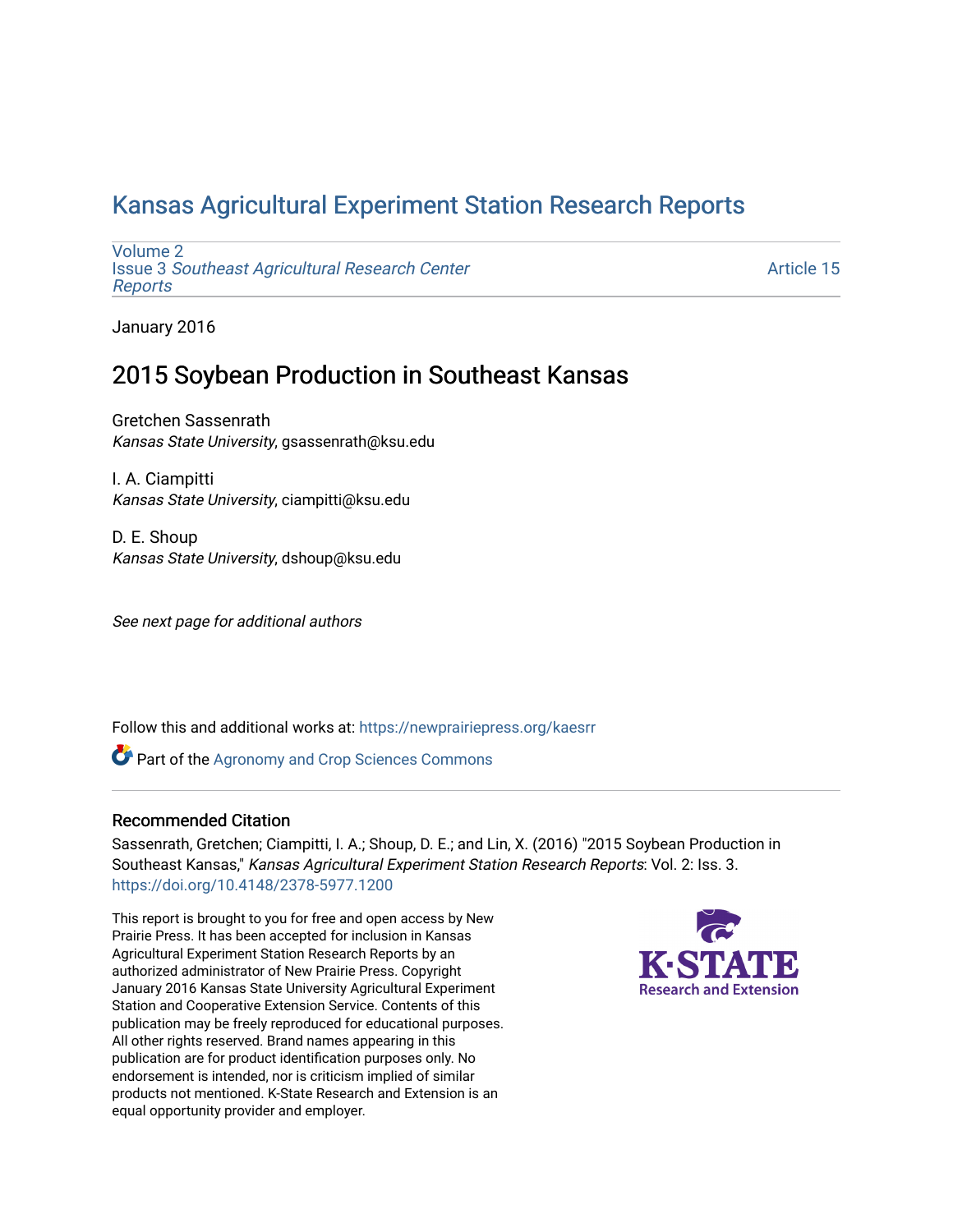# 2015 Soybean Production in Southeast Kansas

### **Abstract**

Crop performance and yield varies as a function of the growing environment and soil properties within the field. Optimal soybean planting in southeast Kansas usually occurs from mid-May to mid-June for fullseason or late-June to early-July for doublecropped soybean. Planting is timed to capture fall rains and cooler temperatures during critical periods of bean development and yield formation and avoid midsummer heat and drought. Changing planting configuration (row spacing and plant population), timing of planting, and cultivar selection are methods of optimizing soybean production for different growing environments.

### Keywords

soybean

### Creative Commons License



This work is licensed under a [Creative Commons Attribution 4.0 License](https://creativecommons.org/licenses/by/4.0/).

### Authors

Gretchen Sassenrath, I. A. Ciampitti, D. E. Shoup, and X. Lin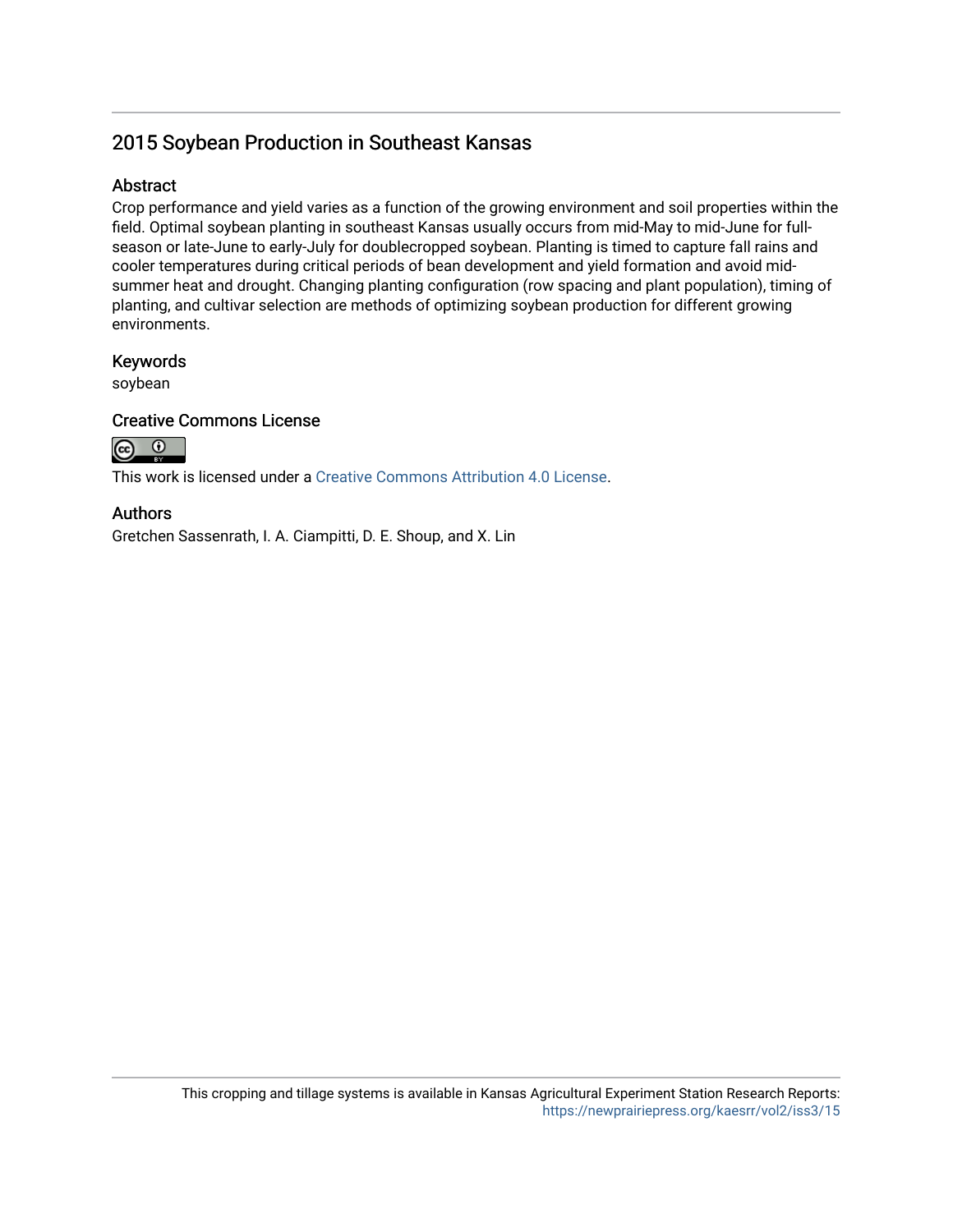

# 2016 SEARC Agricultural Research

# 2015 Soybean Production in Southeast Kansas

*G.F. Sassenrath, I. Ciampitti, D. Shoup, X. Lin* 

### Summary

Crop performance and yield varies as a function of the growing environment and soil properties within the field. Optimal soybean planting in southeast Kansas usually occurs from mid-May to mid-June for full-season or late-June to early-July for doublecropped soybean. Planting is timed to capture fall rains and cooler temperatures during critical periods of bean development and yield formation and avoid mid-summer heat and drought. Changing planting configuration (row spacing and plant population), timing of planting, and cultivar selection are methods of optimizing soybean production for different growing environments.

# **Introduction**

Soybean yield potential is modified by the productive capacity of the soil and the growing environment. The difference between the yield potential of a cultivar and the actual harvested on-farm yield (the so-called "yield gap") represents a loss of return on investment and inefficiency in crop production. Many factors contribute to this loss of yield potential, including environment (temperature, sunlight, and rainfall), soil quality, pests, and inefficiencies in selection of the best management practices. This research is designed to identify critical components that determine yield through on-farm measurements of crop performance, soil quality, and climate, coupled with research tests of soybean performance.

Advances in soybean breeding programs have developed cultivars for improved productivity. The optimal planting times and configurations for these cultivars under the varying soils and environmental conditions across the state of Kansas is not known. This study is part of a larger study examining optimal planting dates for modern soybean varieties from various maturity groups. Additional research is exploring changes in row spacing and plant populations to determine optimal configurations for planting and return on investment.

Conventional production practices in southeast Kansas time soybean planting to ensure that the high-water demanding reproductive period occurs during the fall rains, avoiding dry periods common during the summer. This later spring planting works best for longer maturity groups; however, these longer maturing varieties have later harvests. Harvest can be even further delayed by cooler temperatures and wet soils in the fall. Researchers in other parts of the United States have shown an earlier planting system for soybean can improve yields, more importantly under high-yielding conditions, by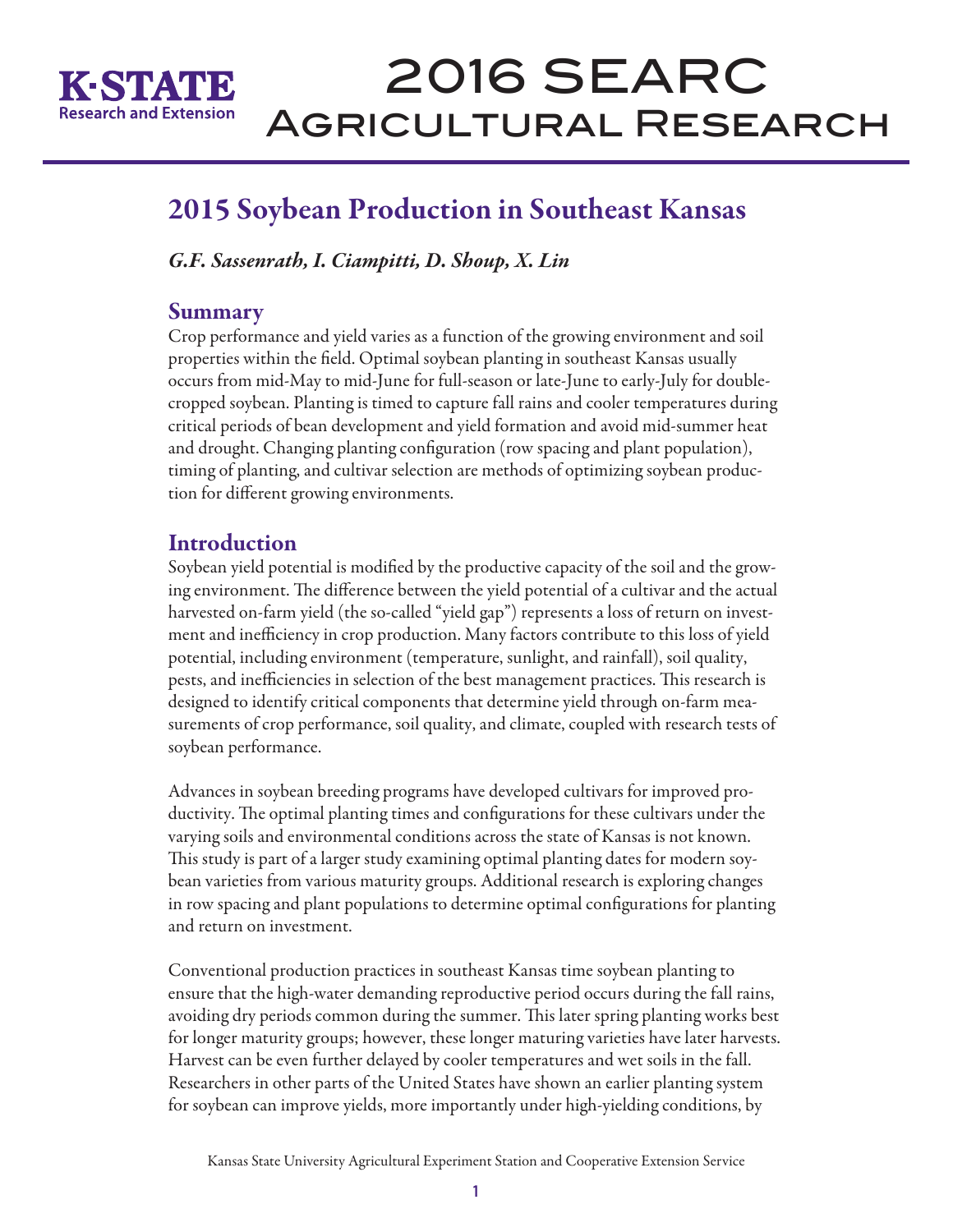increasing the vegetative growth period and forming more nodes where soybean pods can develop (Heatherly et al., 1998). This study explores the impact of planting date on yield for modern soybean cultivars at varying maturity groups in southeast Kansas.

Previous results from on-farm studies identify the number of plants per acre as the major factor contributing to soybean yield. Previous work by Ken Kelley at the Southeast Agricultural Research Center showed soybean yields were optimal at 15-in. row spacing in conventional tillage, and 7.5-in. spacing for no-till production. Here, additional studies were undertaken to determine optimal planting configuration and plant population for modern soybean cultivars.

# Experimental Procedures

Soybean cultivars from maturity groups 3.9, 4.8, and 5.6 were planted at three times during the 2014 and 2015 growing seasons. The cultivars 'AG3934,' 'AG4831,' and 'AG5632' were planted on May 2, June 3, and June 26 in 2014; and May 5, June 2, and July 1 in 2015 on a Parsons silt loam soil at the Southeast Research and Extension Center in Parsons (KS, U.S.). All treatments were replicated 4 times. Conventional agronomic practices were followed to ensure optimal production. Total yield from each cultivar and planting date was determined by harvesting the center rows of each plot at maturity using a plot combine (200 sq ft).

A separate study was performed to explore the change in soybean productivity with row spacing and plant population. Soybean (48T80RR) were drilled into 7.5-in., 15-in., and 30-in.-wide rows in 2014 and 2015 with a Great Plains no-till drill to four different plant populations (100,000; 137,500; 175,000; and 212,500 seeds/a) at the Southeast Research and Extension Center research station near Columbus, KS. Plant stands were measured after germination to determine final plant population. Plots were 10 ft  $\times$  50 ft and replicated six times. Standard agronomic practices were followed for optimal crop production. Center rows of each plot were harvested at maturity with a plot combine (250 sq ft). Additional measurements were conducted on-farm by harvesting total plants within a 3 ft  $\times$  3 ft square at several locations in production fields. Plant stand and yield components were determined within plant stands for different planting configurations (7.5" drilled to 30" rows) on-farm. Yield and plant population were measured by dissecting and determining grain components (seed/ac; pods/ac; plants/ac; etc.).

# Results and Discussion

### *Planting Date* × *Maturity Group*

During 2014, the earlier maturity group (MG) (3.9) yielded highest at the earliest planting date (May 2), 49 bu/a (Figure 1). This earlier maturing variety planted relatively early likely benefited from a wetter and cooler than normal June in 2014, with most yield being determined prior to periods of heat and drought during August. Yield declined for this MG at later planting because flowering and pod set occurred later in the season during a period of heat and drought (26 bu/a planted on June 3 and 37 bu/a planted on June 26, 2014) (Figure 1).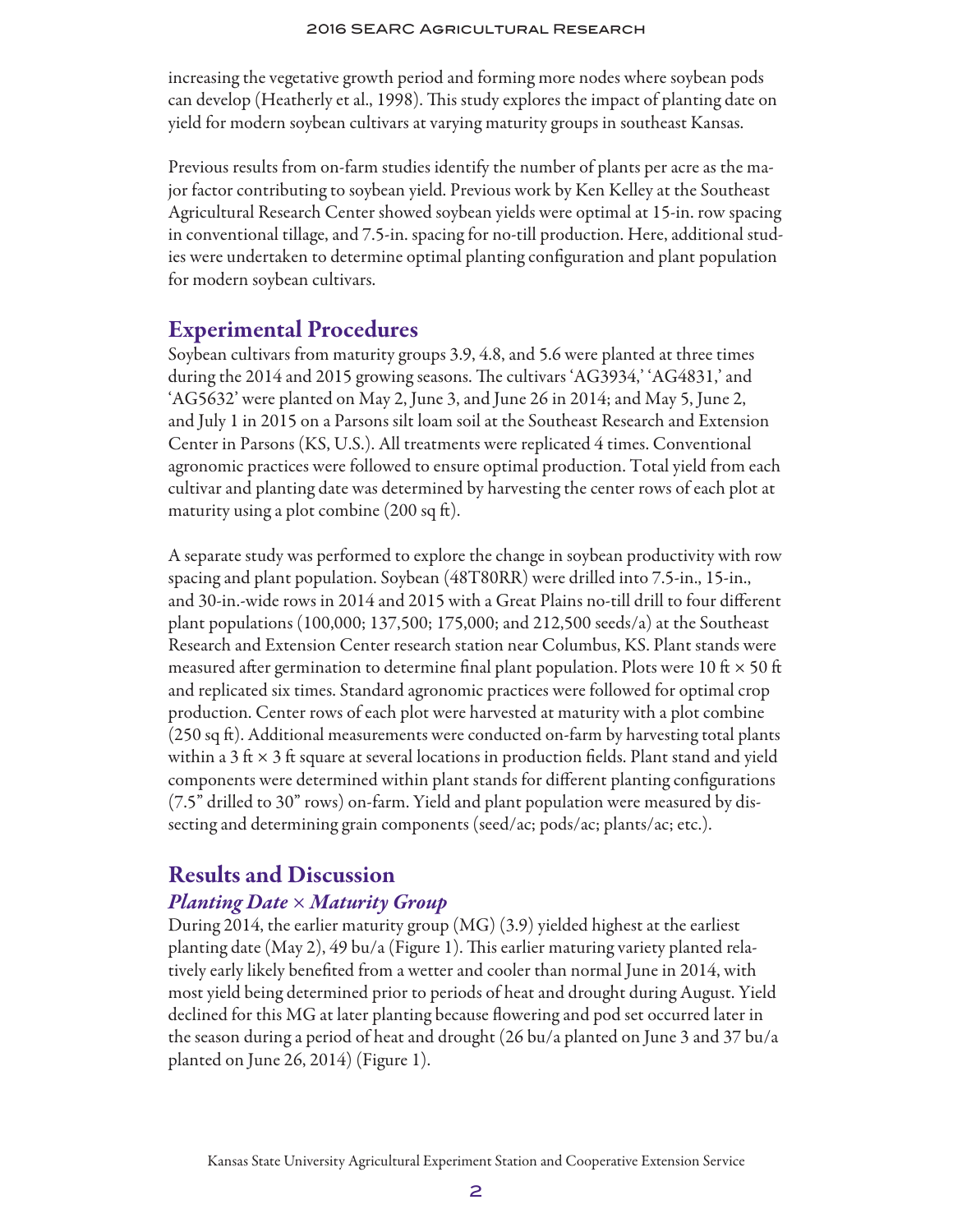#### 2016 SEARC Agricultural Research

The longer-maturing cultivars (both 4.8 and 5.6 MG) yielded better at the later planting dates (yields above 45 bu/a) in 2014. Improved yields with later plantings are likely due to a shift in flowering and pod set to the cooler and wetter conditions of September. Similar yields were observed for both later maturing varieties for the June 2014 plantings (both approximately 51 bu/a). The early May 2014 planting of the 4.8 and 5.6 MG soybean varieties shifted timing of flowering and pod set during the hot and dry periods of the summer, and yields were reduced (38 and 41 bu/a, respectively) (Figure 1). Although there was a trend in the data that supported timing of planting to capture fall rains to enhance yield, the results were not statistically significant between the later maturity groups (with both 4.8 and 5.6 MG yielding comparably). Yields with planting date and maturity group in 2015 were not consistent with those observed in 2014 (Figure 2). The 2015 season was much wetter than average, especially for the early-planted soybeans (Figure 3). It was also a cooler year throughout the growing season, with fewer than 5 days of temperatures exceeding 95°F, the temperature above which soybean yields are reduced (Sassenrath et al., 2014).

This environment resulted in increased yields for all planting dates and cultivars (Figure 2). The lowest yield reported in this study in 2015, 53 bu/ac for the earlier MG (AG3934) planted early (May 5, 2015), exceeded all yields reported in 2014. The AG4831 had the highest yield of all cultivars at 75 bu/ac for the earliest planting date (May 5, 2015). No differences in yield were observed between MGs planted at the later dates. While there was a trend for lower yields at the later planting date (58 bu/ac planted on July 1 vs. 64 bu/ac planted on June 2 across all cultivars), the difference was not significant.

### *Row Spacing × Plant Population*

Planting higher populations of soybeans tends to slightly increase yield when data are combined across all row spacings (Figure 4). These higher populations are more difficult to obtain at wider row spacings. Also, poor plant stands, particularly at the wider row spacing (30"), can significantly lower yield.

While yield increased at narrower row spacing and higher plant population, the increased seeding costs for higher populations limited the increase in net return (Figure 5). Note that only differences in seed costs were taken into account in determining the net return. The optimal plant population was approximately between 100,000 and 125,000 plants per acre. It is clear that the optimum economical seeding rate (approximately 110,000 plants/ac) is lower than the agronomically optimum seeding rate of more than 130,000 plants/ac. An estimated seed cost of \$50/bag with 140,000 seed/ bag was used for the calculation reported here. The economically optimal population will change with seed costs.

Yield and net return are not significantly increased at higher populations; conversely, lower populations show a linear decrease in yield and net return. Some compensation of yield occurs in soybeans, as the number of pods per plant increase as plant population decreases below 100,000 plants per acre (Sassenrath et al., 2014). While it is imperative to have an adequate stand (above 60,000 plants/ac) to optimize yield of soybean, planting very high populations may not be cost effective.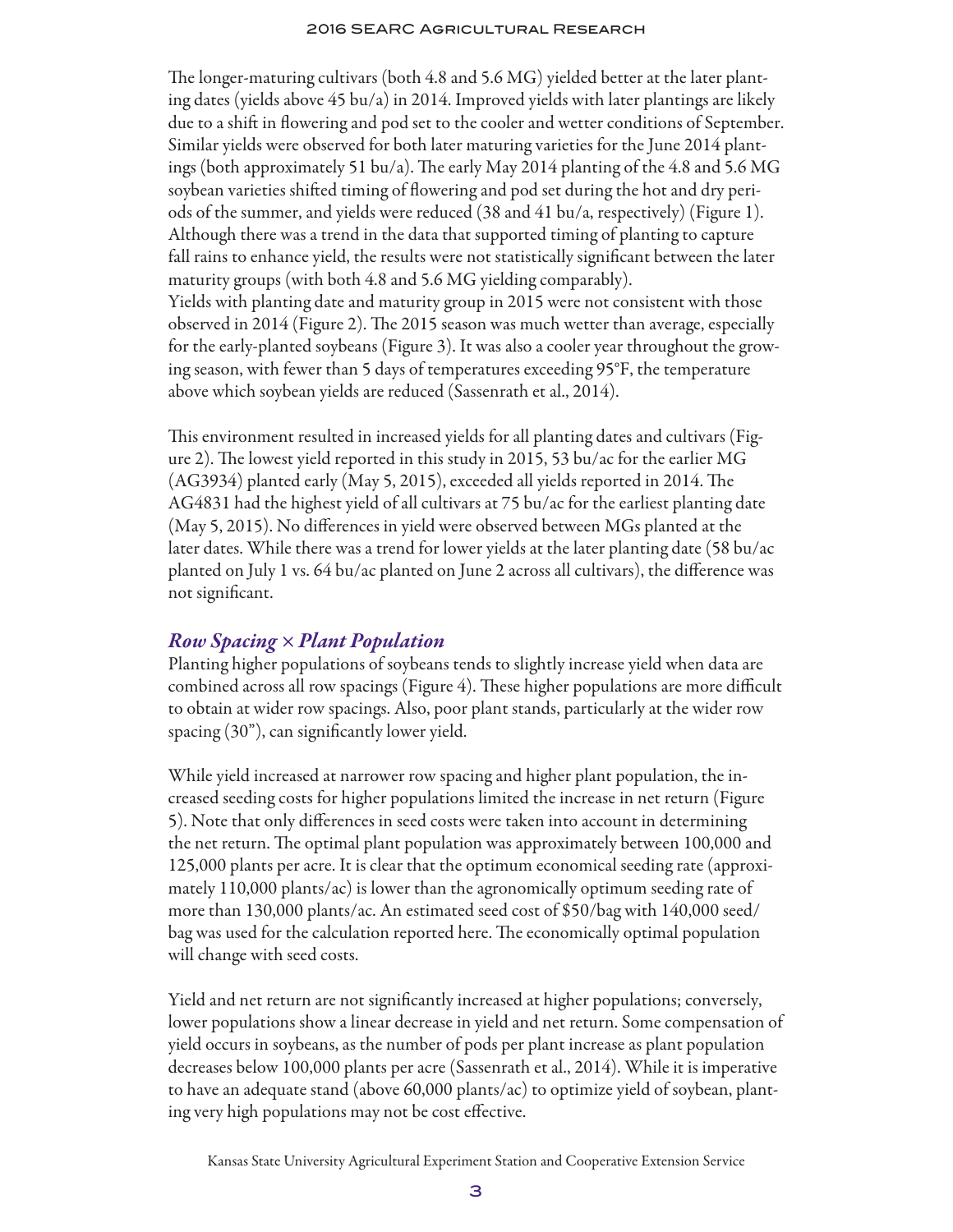# Reference

- Heatherly, L.G., Bowers, G. ed. 1998. Early Soybean Production System Handbook. USB 6009-091998-11000. Agricultural Communications, Mississippi State University. http://unitedsoybean.org/wp-content/uploads/ESPS\_Handbook\_19984. pdf
- Sassenrath, G.F., Liu, X., Shoup, D. 2014. Crop Yield Trends in Kansas. Agricultural Research 2014, Southeast Agricultural Research Center, Kansas State University, SRP 1105. Kansas State University Agricultural Experiment Station and Cooperative Extension Service. p. 66 – 70.



Figure 1. Soybean yield (bu/a) in 2014 for different planting dates (early = May 2,  $mid =$  June 3, and late  $=$  June 26) and maturity groups  $(3.9, 4.8,$  and 5.6 maturity group) for southeast Kansas.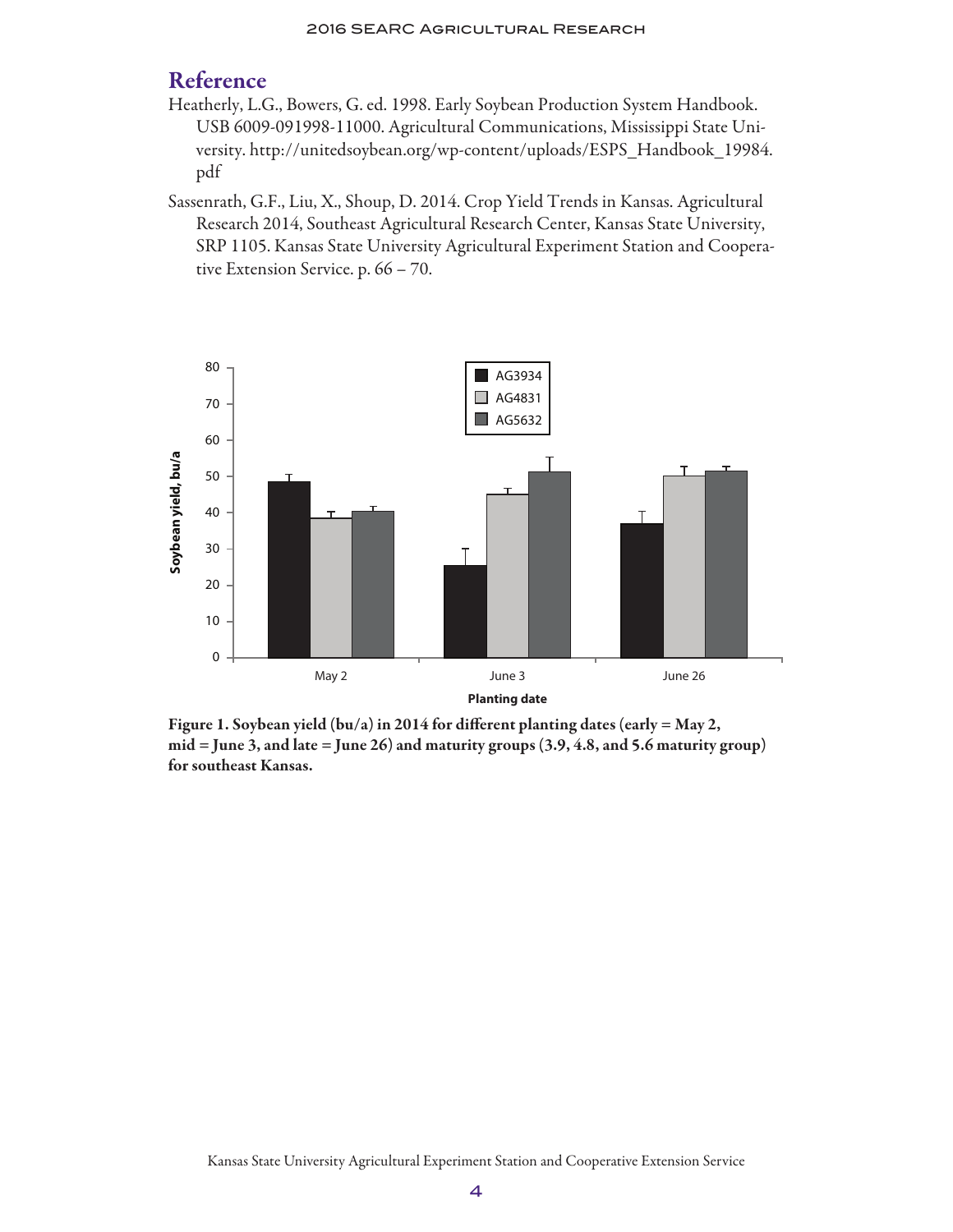

Figure 2. Soybean yield (bu/a) in 2015 for different planting dates (early = May 5, mid = June 2, and late = July 1) and maturity groups (3.9, 4.8, and 5.6 maturity group) for southeast Kansas.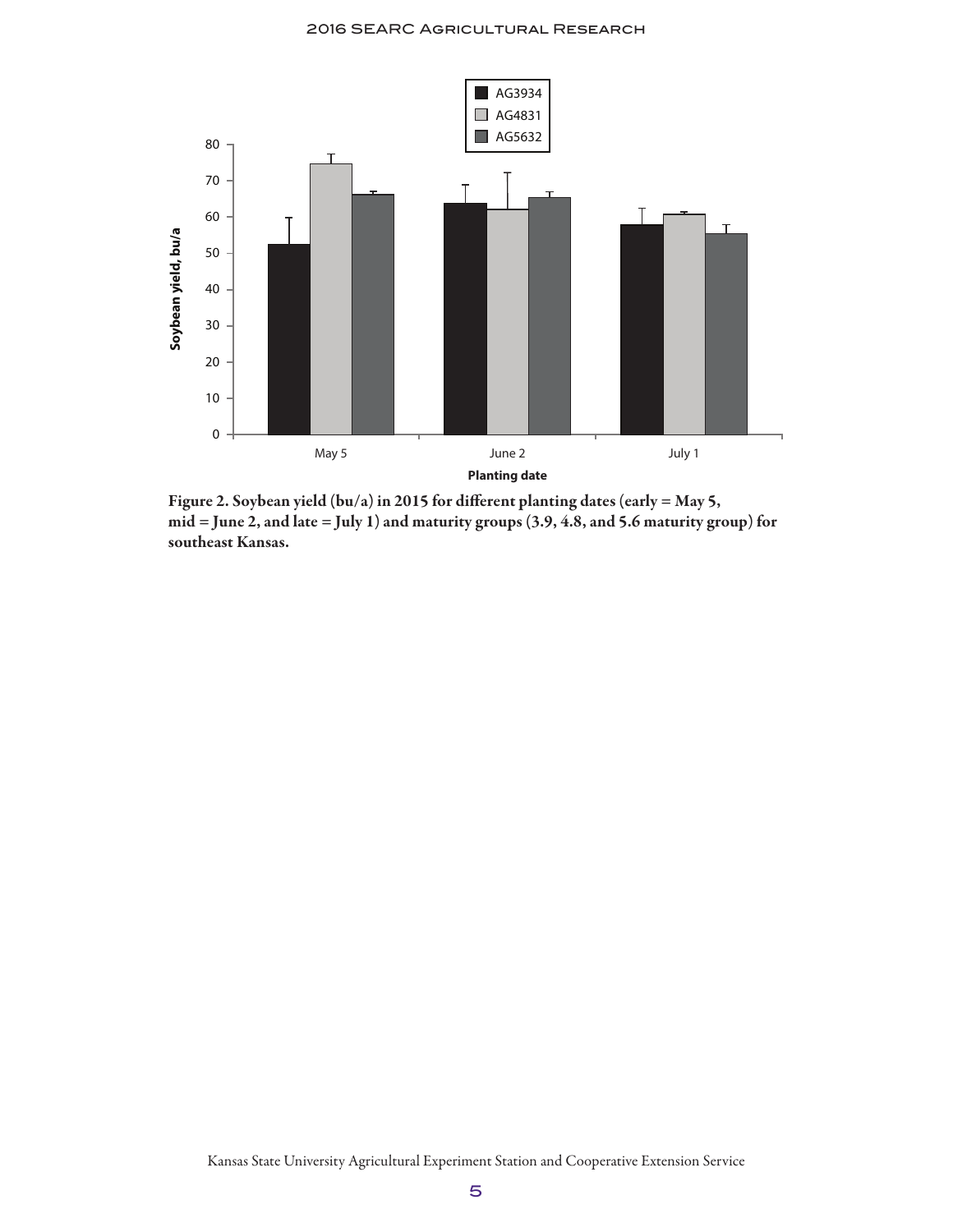

Figure 3. Comparison between growing environments. Cumulative rainfall totals during growing season for Early, Mid and Late soybean planting study in 2014 and 2015.